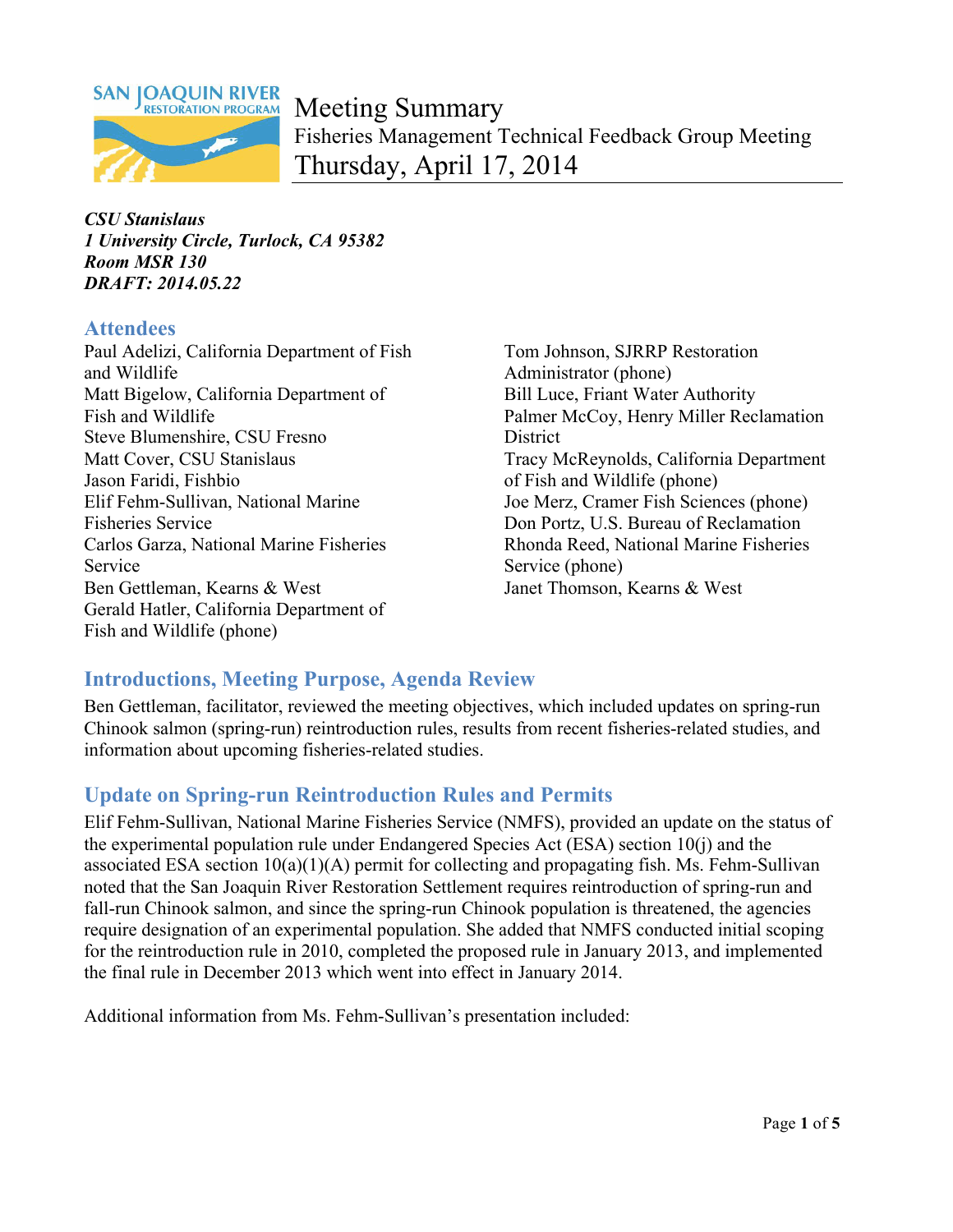- The rule contains two parts, one designates the geographic boundary (from Friant Dam to the San Joaquin and Merced River confluence, including accessible waterways and tributaries and includes the Kings River when it has connectivity with the San Joaquin River). The second part provides for take of the non-experimental population (NEP) of salmon.
- Take of salmon is prohibited by illegal activities and by intentional take of reintroduced spring-run Chinook. It is permitted in cases of unintentional or incidental take due to lawful activities not directed towards salmon, as well as fishery management actions by other governmental entities and permitted scientific research. There is a special take exemption for the "pink area" (north of the NEP area) for those diverting or receiving water in that area; this includes the state and federal pumps in the bay delta. NMFS develops a memo, released annually by January  $15<sup>th</sup>$ , which provides a method for deducting the proportion of experimental fish from any of the operational triggers at the pumps.
- The spring-run Chinook will come from other spring-run populations that exist currently, have a phased multi-stock that provides genetic diversity, start with fish from the Feather River Fish Hatchery (eggs or juveniles, which are offspring of hatchery-hatchery crosses or hatchery-wild crosses), and use the broodstock program to amplify small collections of stocks.
- NMFS received a release permit in March 2014, which enables the U.S. Fish and Wildlife Service (USFWS) and the California Department of Fish and Wildlife (CDWF) to collect 54,000 juveniles or 80,000 eggs from the Feather River Fish Hatchery for direct translocation to the San Joaquin River. The eggs will be placed into streamside incubators to hatch and then, when at the appropriate size, tagged and placed into net pens in the river. Juveniles from the Feather River Fish Hatchery will be acclimated and imprinted through placement in Reach 1 below Friant Dam for 3-7 days, then moved to the furthest area where there is connectivity and held for another 3-7 days.
- NMFS aims to understand whether the population will become established with relaxed protections, whether the restoration actions will be sufficient, and whether the resulting fish will be "real" spring-run Chinook according to both phenotype and genotype.

#### Questions:

Q: Is the confluence with the Merced River the farthest upstream reach in the Merced? A: If there is connectivity further upstream, fish will be placed further upstream. The permits require that fish be placed in environments with appropriate water temperatures and general water conditions so that the fish can swim back to the ocean.

Q: Would it be possible to move some tagged fish downriver to determine whether that extra spatial boost enables greater return?

A: That is a good question about the long-term success of the program. NMFS is interested in discussing that idea further.

NMFS will continue to discuss different ways to get the desired genetic variety of the fish and will report back to this group on that issue.

# **Results from Recent Fisheries-related Studies**

Adult San Joaquin River Chinook Salmon Trap and Haul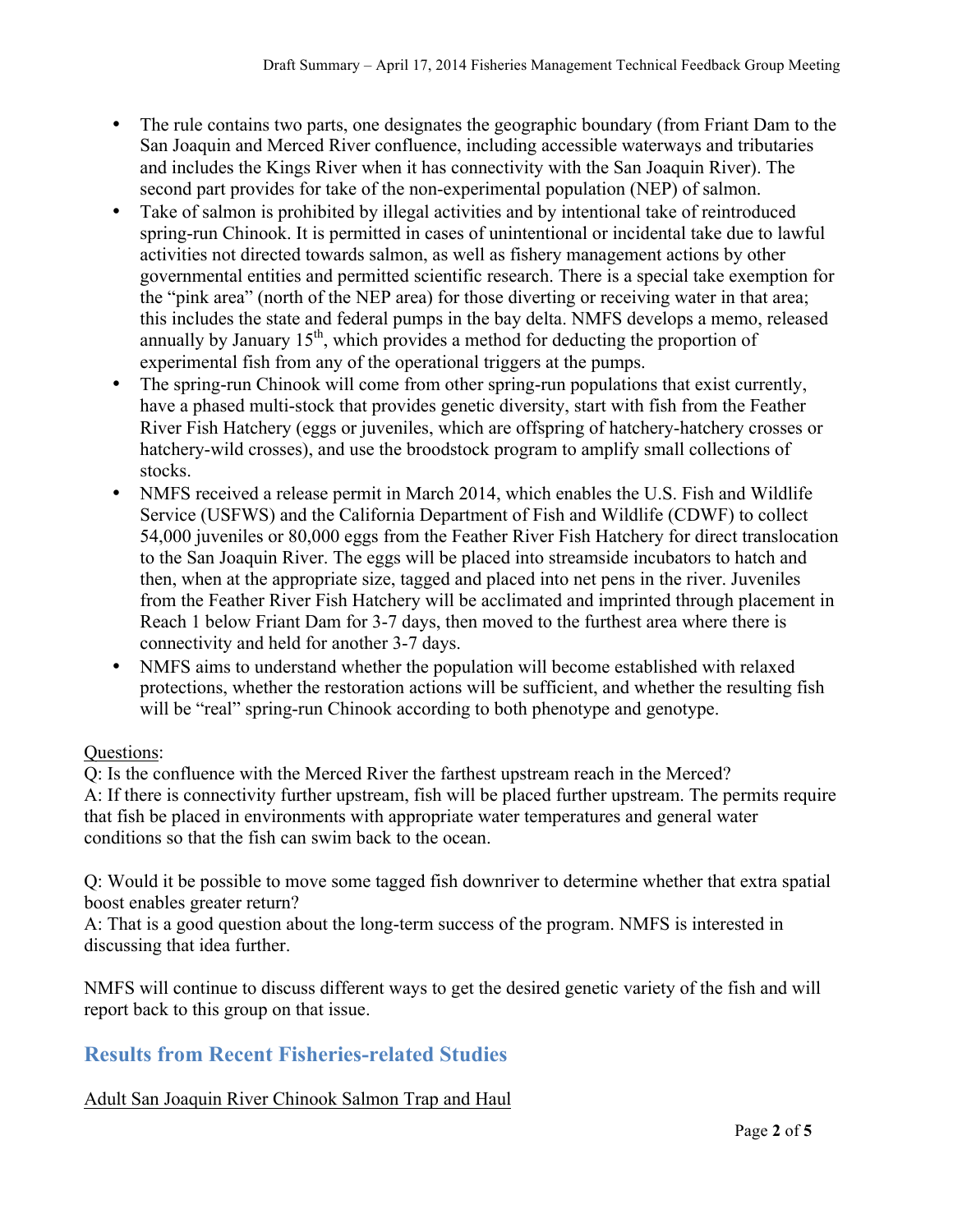Don Portz, Bureau of Reclamation, provided an update on the adult Chinook salmon trap and haul study. In the fall, Reclamation set a number of fyke nets off the main stem above Hills Ferry Barrier where the fish might go – including upstream of the Hills Ferry Barrier, half a mile above the Hills Ferry Barrier, Mud Slough, Salt Slough and Wolfsen Road, and the San Joaquin River at the confluence of Bear Creek. Additional dip netting being performed by the Calif. Department of Fish & Wildlife is taking place at the irrigation canals at Delta, Midway, Herefore, Deepwell, Britto Road, and Cozzi Avenue.

Don noted that Reclamation caught 24 fish in October, 203 in November, and 140 in December. The fish were 33.5 percent female. Most of the fish were caught at the Hills Ferry Barrier or Midway Road. Don added that 67 redds were found upstream of Highway 99 and 5 redds were found downstream of Highway 99.

#### Juvenile San Joaquin River Chinook Salmon Trap and Haul

Don Portz noted that in March 2014 the juveniles appeared in the river. Reclamation trapped them via weirs and rotary screw traps and nets to capture some of the fish as they moved downstream. Reclamation had four trapping locations: a rotary screw trap at Ledger Island Bridge; a large weir at Highway 41; a weir at Scout Island; and nets at Donnie Bridge. As of the day before this meeting, Reclamation caught 1,511 juveniles at Reach 1, transported 1,169, and released 1,132 at Reach 5 after holding them for 24 hours in net pens. There were some deaths due to transport and net pens, and some fish were sacrificed for genetic and stomach content analysis.

#### Questions:

#### Q: What genetic information is being collected?

A: Reclamation samples genetic information from one fish at each site. For most fish, we know the parentage because we have tissue samples from the adults. Steve Blumenshire from CSU Fresno is acquiring the fish heads to determine how old the fish are by otolith analysis. This will help us to understand how growth rates vary, and potentially what condition factors lead to that variability. Steve is also sampling livers from the fish in order to determine recent eating history.

#### Captive Rearing Study Update

Paul Adelizi, CDFW, provided an update on the development of the conservation hatchery to breed Central Valley spring-run Chinook salmon. This program raises a small number of eggs or juveniles to adults and spawns them to multiply the number of fish available for restoration. CDFW started with a pilot-scale facility to test equipment, develop protocols, and learn more about the fish. The interim facility (SCARF) is located at the San Joaquin hatchery in Friant, just below the Friant Dam. In 2010, 55 pairs of fall-run Chinook were collected from the Merced River and spawned. CDFW used multiple pairs of fish to develop the founding population. CDFW sent the resulting eggs to Silverado Fisheries Base for quarantine, and in March 2011, the juveniles were transported to the interim SCARF.

The juveniles each received a passive integrated transponder (PIT) tag and received genetic testing. A common problem for captive rearing – early maturation of the fish – was encountered. Fifteen to 30 percent of these fish were precocious (maturing at age one). The sexes were separated to encourage the male salmon to grow slowly during critical periods to avoid early maturation. Female salmon were encouraged to grow large in order to produce large, plentiful eggs and healthy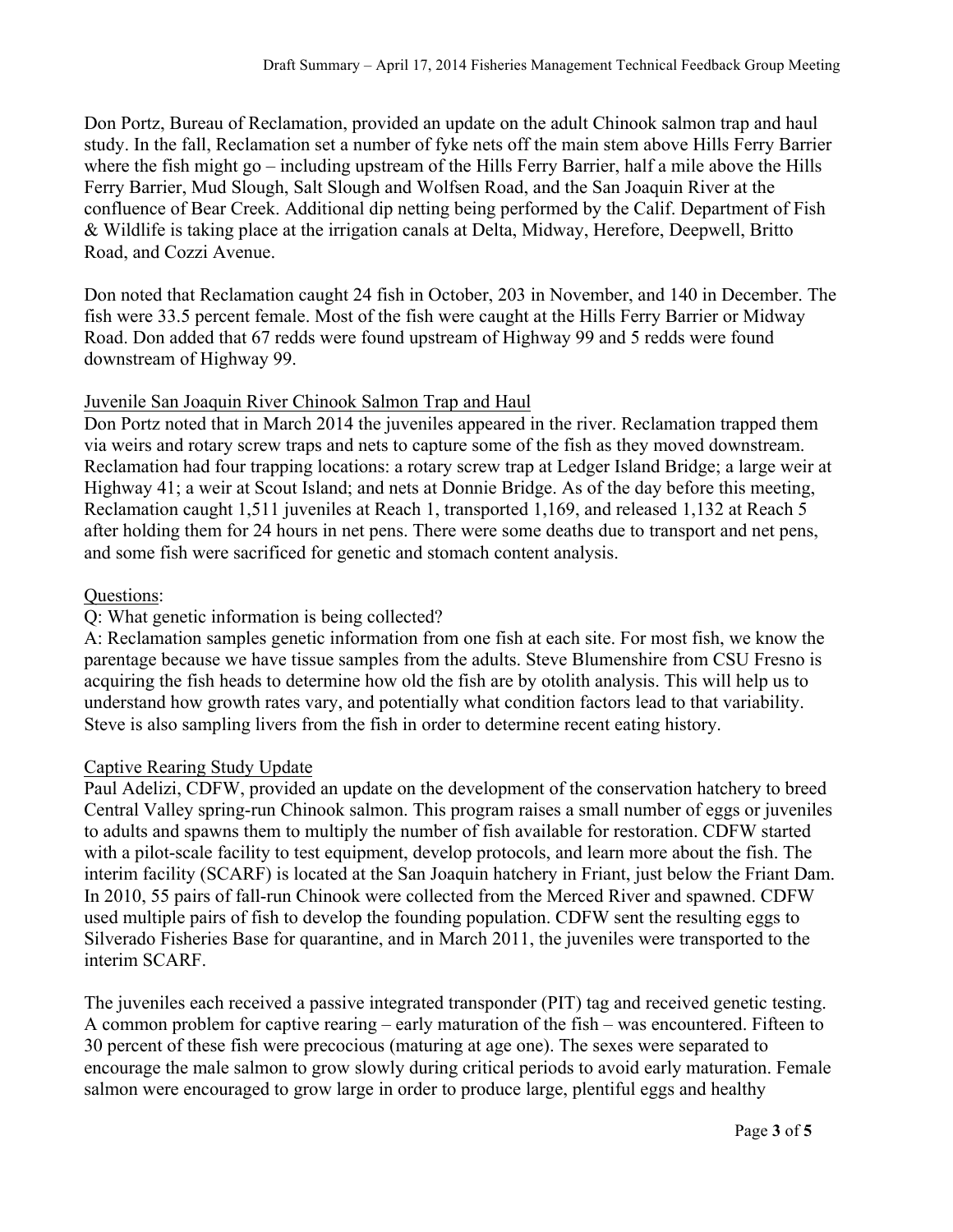offspring. These efforts appear to be paying off. In 2010, the brood year male fish were 15 grams; in 2012, they had slowed down to 9 grams; in 2013, the fish were only 3 grams. In 2010, the female fish were 326 grams at 19 months; in 2012, they were 313 grams.

#### Questions:

Q: When in the process can you determine that the males are precocious?

A: We get tags in at 6-8 months, and it becomes obvious a month or two before the spawning period that the fish are starting to develop.

#### Adult Fall-Run Chinook

Paul Adelizi noted that CDFW used ultrasound to look for gametes approximately a month prior to spawning. CDFW found 74 spawned females, but only had 10 males due to precocious maturation. CDFW applied a gonadotropin releasing hormone analog to increase the sperm and milt production of the males so that they could successfully spawn.

Paul noted that CDFW is pleased with the deep matrix incubators which provide for streamside spawning. They are filled with gravel, eggs are added, and the hatched fish move through the gravel and swim out on their own to the river. CDFW is continuing to explore conservation hatchery techniques so that the fish can be as successful as possible in the wild.

#### Chinook Salmon Spawning and Rearing

Matt Bigelow, CDFW, provided an update on spawning and rearing efforts. He stated that CDFW retrieves the fish from the fyke nets and canals and spawns the fish in crates between 7:30 - 9 p.m. CDFW then mixes the eggs with iodine and salt to clean everything; spawning one fish takes 45 minutes.

Matt noted that 72,181 total eggs spawned, 48,212 eggs were placed in the deep matrix incubators, and 38,370 juveniles were retrieved from the incubators. That averages out to 6,097 eggs per female. Matt stated that there were initially good water temperatures and good survival rates, but as it became warmer the survival rates dipped down to 60 percent. This was the major challenge.

Matt added that the cage pens were expanded this year; previous capacity was 24,000 fish and this year it was increased to 159,000 fish. This made fish movement much easier, enabled less handling, and therefore resulted in lower mortality.

### **Upcoming Fisheries-related Studies/Plans**

Don Portz briefly discussed future tagging efforts. The Program currently uses coded wire tags and calcien marking, as well as PIT tags and acoustic tags for juveniles. All fish are coded wire tagged, and 7,500 are PIT-tagged. Acoustic tags only last for a certain period of time, while PIT tags last forever.

Don stated that in fall 2014, tags on adult fish should double because the program has been so successful. He added that a different technology for tagging juveniles may be considered in order to look at movements of smaller fish.

# **Information Sharing**